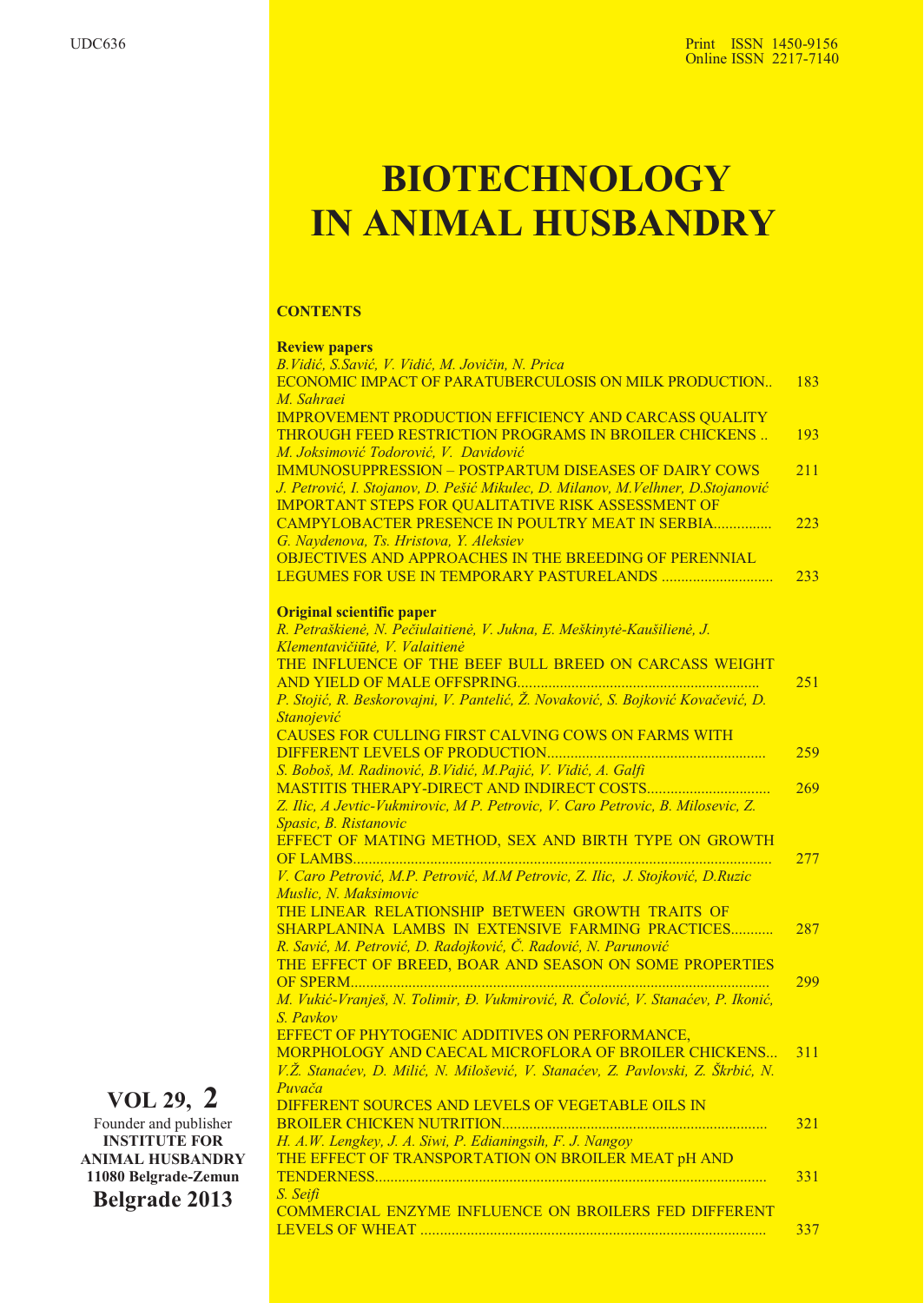| Z. Pavlović, I. Miletić, Ž. Jokić, J. Stevanović, S. Šobajić, Z Bulat                                                                                     |     |
|-----------------------------------------------------------------------------------------------------------------------------------------------------------|-----|
| THE INFLUENCE OF SELENIUM SUPPLEMENTATION OF ANIMAL FEED                                                                                                  |     |
|                                                                                                                                                           | 345 |
| S. Obradović, B. Živković, Vera Đekić, M. Šekler, M. Živkov-Baloš, M. Marković                                                                            |     |
| <b>IMPACT OF MANNANOLIGOSACCHARIDES ON PERFORMANCE</b>                                                                                                    |     |
|                                                                                                                                                           | 353 |
| M. Petrović, S. Aćić, V. Zornić, B. Anđelković, Z. Dajić-Stevanović                                                                                       |     |
| EVALUATION OF QUALITY OF SEMI-NATURAL GRASSLANDS OF                                                                                                       |     |
| CENTRAL SERBIA UPON PHYTOSOCIOLOGICAL AND NUMERICAL                                                                                                       |     |
|                                                                                                                                                           | 363 |
| G. Topisirović, D.V. Petrović, R. Maletić                                                                                                                 |     |
| <b>SPATIAL DISTRIBUTIONS OF AIRBORNE DUST IN A COWS BARN</b>                                                                                              |     |
| <b>EXPOSED TO INFLUENCE OF DIFFERENT VENTILATION RATES</b>                                                                                                | 373 |
|                                                                                                                                                           |     |
| <b>Communication</b>                                                                                                                                      |     |
| S. Aleksić, Sun fang, Liu di, M.M. Petrović, V. Pantelic, N. Stanisic, D. Ostojić-                                                                        |     |
| $1 \cdot 7 \cdot 1$ $\ell$ $\mathbb{R}$ $\ldots$ $\mathbb{R}$ $\mathbb{R}$ $\mathbb{R}$ $\mathbb{R}$ $\mathbb{R}$ $\mathbb{R}$ $\mathbb{R}$ $\ell$ $\ell$ |     |

| S. Aleksić, Sun fang, Liu di, M.M. Petrović, V. Pantelic, N. Stanisic, D. Ostojić- |     |
|------------------------------------------------------------------------------------|-----|
| Andrić, M. Petricevic, D. Nikšić, N. Delić                                         |     |
| <b>EFFECTS OF CROSSING OF DOMESTIC BREED WITH BEEF BREEDS ON</b>                   |     |
| THE QUALITY OF MEAT IN PR CHINA AND REPUBLIC OF SERBIA                             | 385 |
| V. Vuković, M. Vićentijević, N. Plavša                                             |     |
|                                                                                    | 399 |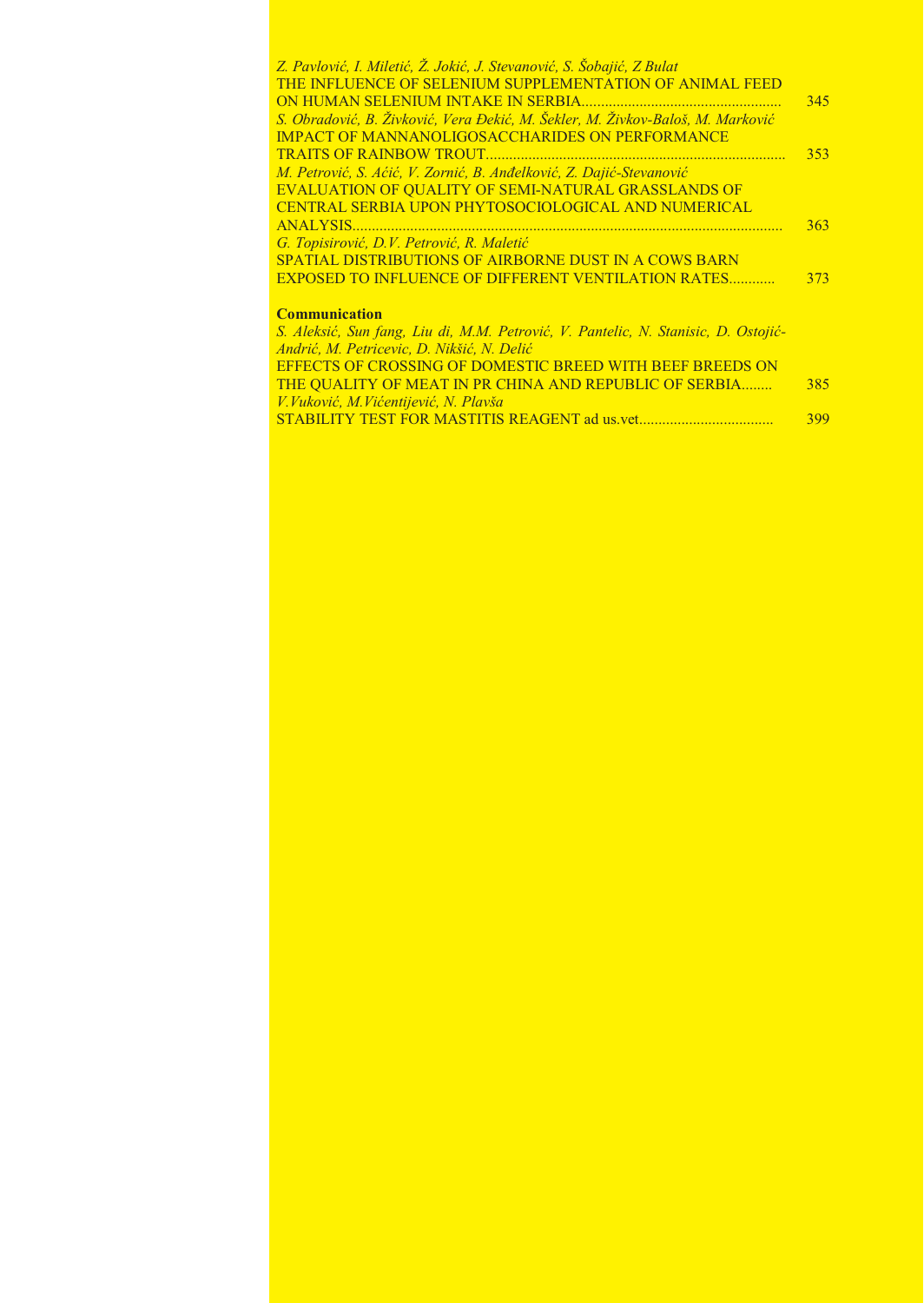Journal for the Improvement of Animal Husbandry

 **UDC636 Print ISSN 1450-9156 Online ISSN 2217-7140** 

# **BIOTECHNOLOGY IN ANIMAL HUSBANDRY**

Belgrade - Zemun 2013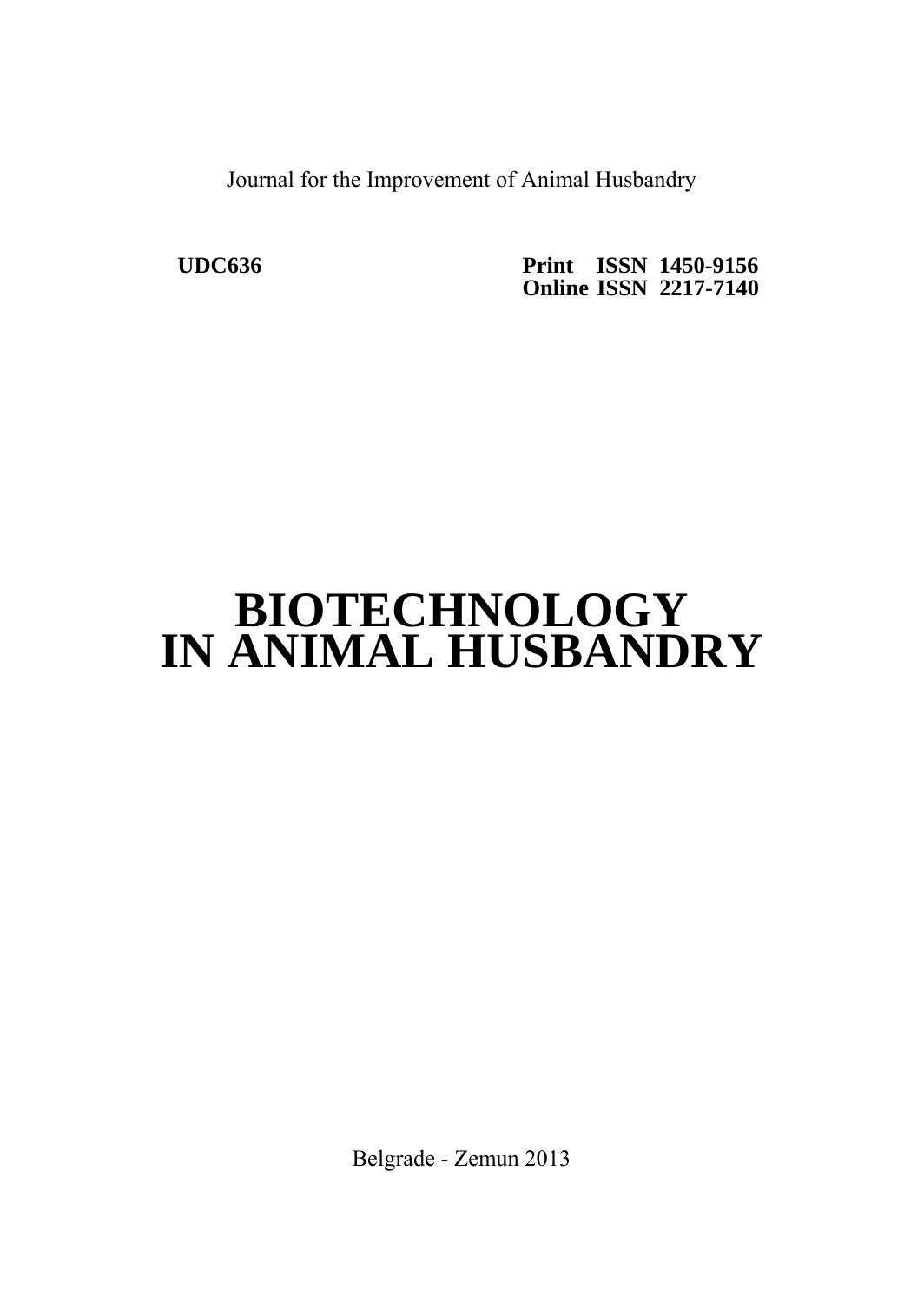Biotechnology in Animal Husbandry 29 (2), p 183-404, 2013 ISSN 1450-9156 Publisher: Institute for Animal Husbandry, Belgrade-Zemun UDC 636

#### **Editorial Council**

Prof. Dr Milica Petrović, president Prof. Dr Lidija Perić, full prof. Prof. Dr Vojislav Pavlović, full prof. Dr. Zoran Lugić, science advisor

#### **Editor' s Office**

Prof. Dr. Martin Wähner, Germany Dr. Branislav Živković, Serbia Dr. Marin Todorov, Bulgaria Dr. Milan M. Petrović, Serbia Prof. Dr. Kazutaka Umetsu, Japan Prof. Dr. Dragan Glamočić, Serbia Prof. Dr. Vigilijus Jukna, Lithuania Dr. Elena Kistanova, Bulgaria

Dr Miroslav Blagojević Dr Branka Vidić, science advisor

Prof. Dr. Wladyslaw Migdal, Poland Prof. Dr. Colin Whitehead, United Kingdom Dr. Branislav Bobček, Slovak Republic Prof. Dr. Sandra Edwards, United Kingdom Dr. Vojislav Mihailović, Serbia Prof. Dr. Giacomo Biagi, Italy Prof. Dr. Stelios Deligeorgis, Greece Prof. Dr. Hasan Ulker, Turkey Dr. Catalin Dragomir, Romania

#### **On behalf of publisher**

Miloš Lukić, PhD, Research Fellow, Director of the Institute for Animal Husbandry, Belgrade-Zemun, Serbia **Editor in Chief** 

Zlatica Pavlovski, PhD, Science Advisor, Institute for Animal Husbandry, Belgrade-Zemun, Serbia **Deputy Editor in Chief** 

Zorica Tomić, PhD, Science Advisor, Institute for Animal Husbandry, Belgrade-Zemun, Serbia **Editor** 

Miloš Lukić, Ph.D, Research Fellow, Institute for Animal Husbandry, Belgrade-Zemun, Serbia **Section Editors** 

#### **Genetics and breeding**

Milan P. Petrović, Ph.D, science advisor **Reproduction and management**  Miroslav Žujović, Ph.D, science advisor **Nutrition and physiology of domestic animals**  Dragana Ružić-Muslić, Ph.D, senior research fellow

**Language editor**  Olga Devečerski, grad. prof.

#### **Food safety, technology and quality of animal products**  Stevica Aleksić, Ph.D, science advisor **Sustainability of feed production and ecology**  Zorica Bijelić, Ph.D, research fellow

**Alternative production in livestock** Zdenka Škrbić, Ph.D, senior research fellow

### **Address of the Editor's office**

Institute for Animal Husbandry, Autoput 16, P. Box 23, 11080 Belgrade-Zemun, Republic of Serbia Tel. 381 11 2691 611, 2670 121; Fax 381 11 2670 164; e-mail: biotechnology.izs@gmail.com; www.istocar.bg.ac.rs

Biotechnology in Animal Husbandry is covered by Agricultural Information Services (AGRIS) -Bibliographic coverage of abstracts; Electronic Journal Access Project by Colorado Altiance Research Libraries -Colorado, Denver; USA; Matica Srpska Library -Referal Center; National Library of Serbia; University Library "Svetozar Markovic", Belgrade, Serbia; EBSCO, USA; DOAJ and European Libraries

#### **According to CEON bibliometrical analysis citation in SCI index 212, in ISI 9, impact factor (2 and 5) of journal in 2012: 0,667 and 0,467, - M24 category**

Annual subscription: for individuals -500 RSD, for organizations 1200 RSD, -foreign subscriptions 20 EUR. Bank account Institut za stočarstvo, Beograd-Zemun 105-1073-11 Aik banka Niš Filijala Beograd.

Journal is published in four issues annually, circulation 100 copies.

The publication of this journal is sponsored by the Ministry of Education and Science of the Republic of Serbia. Printed: "Mladost birošped", Novi Beograd, St. Bulevar AVNOJ-a 12, tel. 381 11 2601-506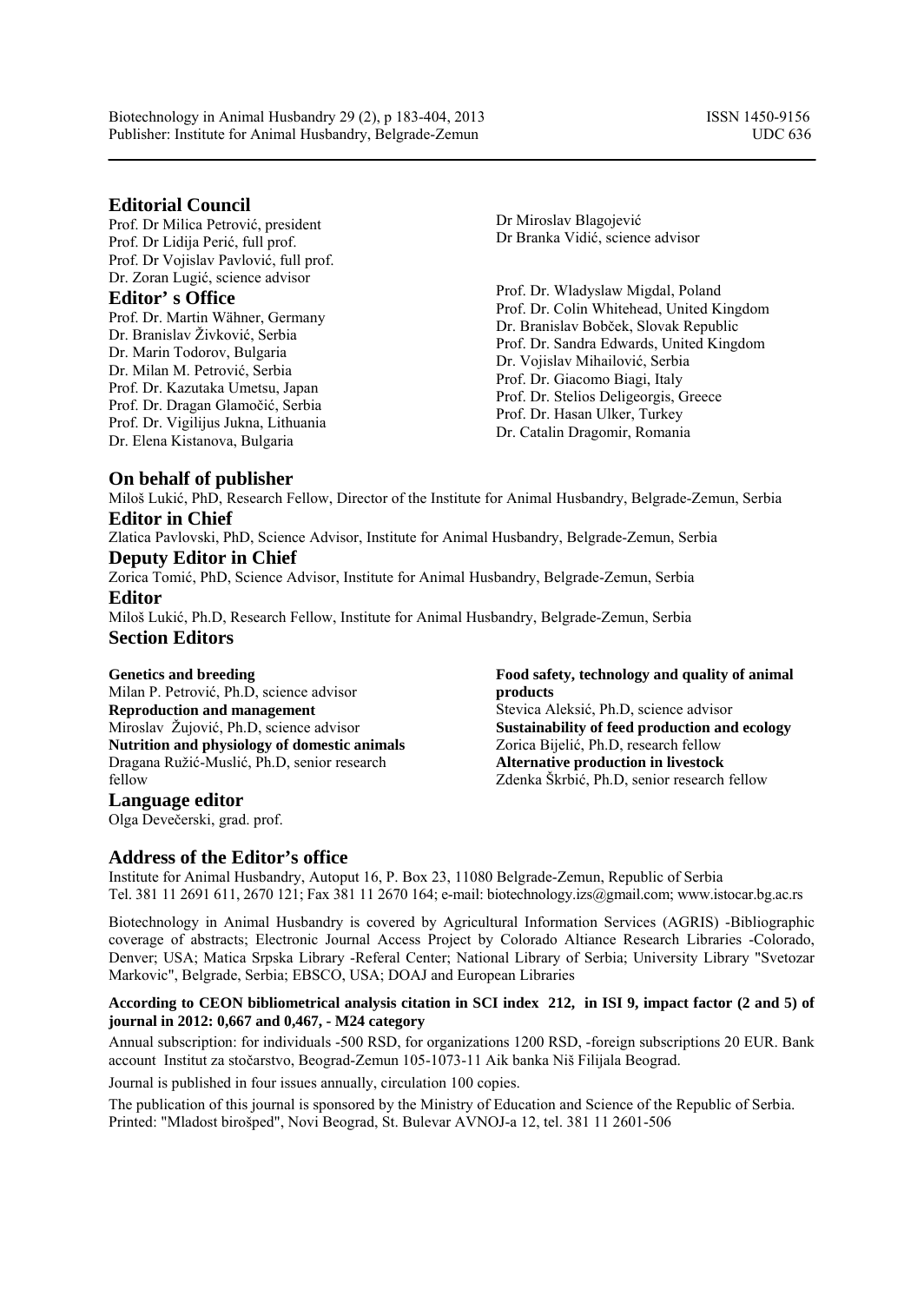## **THE EFFECT OF TRANSPORTATION ON BROILER MEAT pH AND TENDERNESS**

**H. A.W. Lengkey<sup>1</sup> , J. A. Siwi<sup>1</sup> , P. Edianingsih1 , F. J. Nangoy<sup>2</sup>**

<sup>1</sup> Universitas Padjadjaran, Bandung, Indonesia<br><sup>2</sup> Universites Sam Betulangi, Manado, Indonesia Universitas Sam Ratulangi, Manado, Indonesia Corresponding author : [lengkeyhendronoto@gmail.com](mailto:lengkeyhendronoto@gmail.com)  Original scientific paper

 **Abstract :** 180 broilers, five weeks old broilers were used to asses the effect of transportation on broiler meat pH and tenderness, has been carried in Bandung, Indonesia. Using Completely Randomized Design (CRD), with five levels (P-0 slaughter at the farm, P-1 one hour transportation before slaughter, P-2 two hours transportation before slaughter, P-3 three hours transportation before slaughter, and P-4 four hours transportation before slaughter) and four times replications. Results indicated the meat pH are between 6.33 – 6.63. Even the result shows that the pH values increase when the transportation time more longer, but this results are between the normal meat pH (between  $5.2 - 6.6$ ). The meat tenderness were between  $124.75 - 176.50$  mm/g/10 sec. The meat tenderness was decreased when the transportation was prolonged.

**Key words:** broiler meat pH, tenderness, transportation.

### **Introduction**

A substantial amount of research about the factors influencing the sensory quality of meat. Sometimes there are relationships between ultimate pH, and sensory traits of meat (tenderness, juiciness, and flavor), but increasing ultimate pH was shown to have detrimental effects on color. Therefore, pre-slaughter conditions which affect muscle glycogen level at slaughter and subsequent ultimate pH, could affect the sensory quality of meat. This study was designed to evaluate the possibility of controlling the sensory quality of meat by varying the transportation of broiler.

Handling and transportation, besides improving the animal productivity also will improve the meat quality. Losses during handling and transport will cause losses to the meat industry. Because of the rough handling and transportation will cause stress and the meat quality will affected, that induced some problems, such as dark cutters, carcass shrinkage, even the death losses and morbidity in the long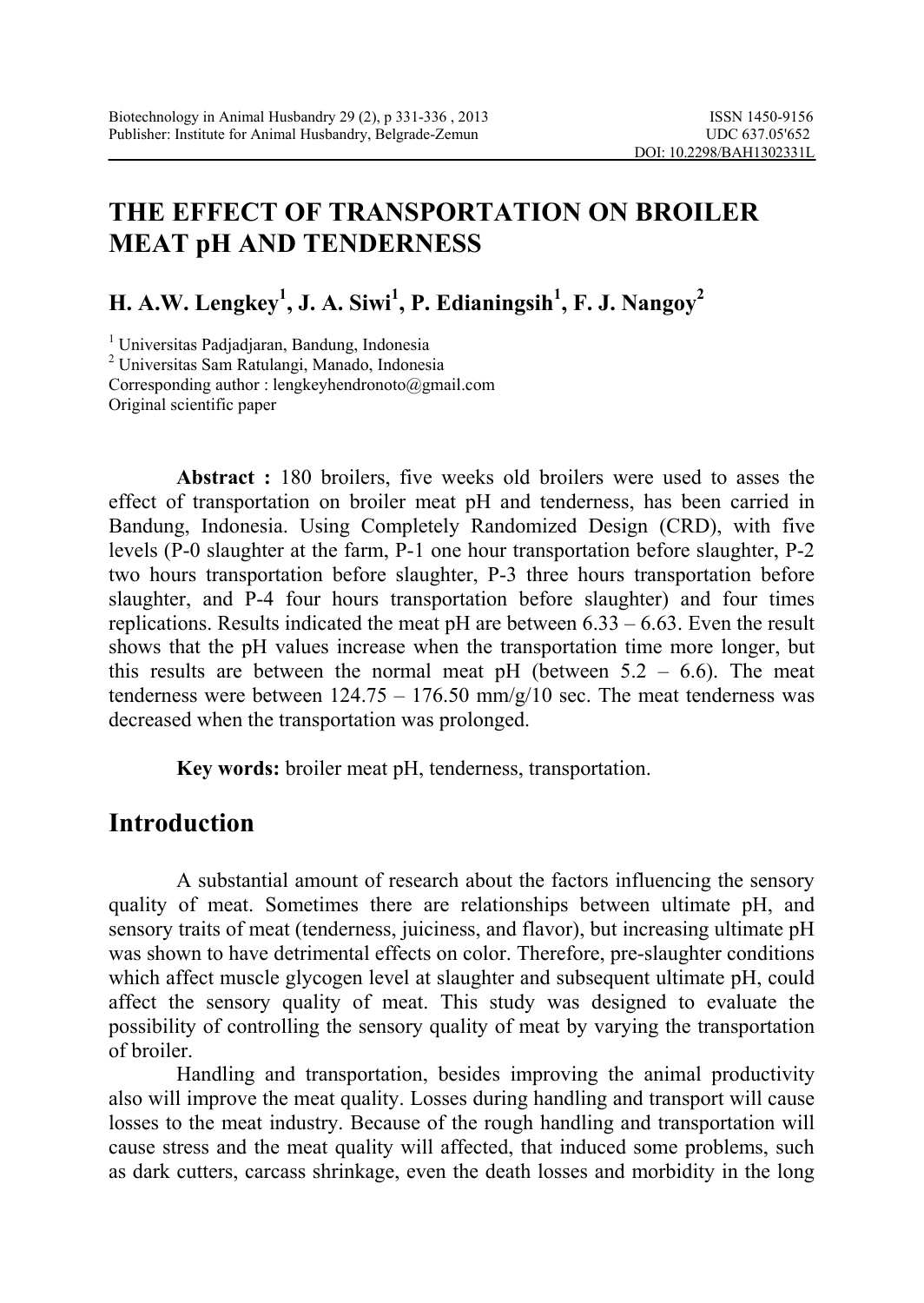distance rough transportation. Meat quality defects will affect the marketing of the meat. Losses during handling and transport are due to bruises, dark cutters, death and pale soft exudatives (PSE).

Transport may involve individual and large groups animals. During transportation, animals interact with the physical facilities around them, and the biotic environment which consists of both conspecifics and stockpersons (*Gonyou, 1993*). Loading poultry onto transport vehicle, movement is accomplished by more attractive route, and also by providing more space, better lighting, or some feature that involve individual. The response of animals to handling and transport depends on their sensory capabilities (*Kilgour and Dalton, 1984*). Broilers are reared in large group in environmentally controlled, and then transported from growing sites to the slaughter plant.

Rearing conditions has significant effect on quality of carcass; also for size and conformation of carcass, problems with legs, skin damages, the parameters of carcass quality (*Škrbić, et. al. 2009*). Fresh meat must look good to the consumer, when selecting meat for purchase. Therefore color and textural characteristics are critical important, the most typical color of poultry meat, is gray-white to dull red. Some of the loss of protein hydration caused by pH decline and rigor mortis is recovered during subsequent storage of meat. Lowering of muscle pH due to the accumulation of lactic acid is one of the most significant postmortem changes. Tenderness, juiciness, color and flavor may be influenced by changes occurring during conversion of muscle to meat. Carcass that have rapid pH decline, are often results in the stress animal, that are fatigue, excitement, restraint and shock; and are slaughtered before have sufficient time to replenished the muscle glycogen stores, will results in a high ultimate pH (*Aberle, et al, 2001*). Several steps in the marketing process, loading onto trucks, transportation, have severity of effects on the meat quality. The negative attributes of high temperature-low pH combinations are associated with improvements in meat tenderness. Ante- and pre-slaughter stresses influence the quality of poultry meat. Transport for up to six hours, did not significantly influence the tenderness of chicken breast and thigh meat. However, birds in crates on waiting lorries may be subjected to temperatures 10 to  $12^{\circ}$ C higher than ambient in warm climates area, showed the toughness of breast meat increased in heat-stressed birds (*Froning et al. 1978; Gschwindt and Ehinger, 1978; and Ehinger and Gschwindt, 1981 in Cross and Overby, 1988).*

Transportation of poultry is a complicated multifactorial stressful and traumatic event and in order to understand its impact on the bird, stress must be well defined and understood (Elrom, 2000). Transportation is considered a major stressor for farm animals and might have deleterious effects on health, well-being, performance, and ultimately, product quality. Livestock are transported by land, sea and air. During transport, animals are exposed to environmental stresses including heat, cold, humidity, noise, motion and social regrouping. Transportation involves a series of handling and confinement situations (*Tarrant and Grandin,*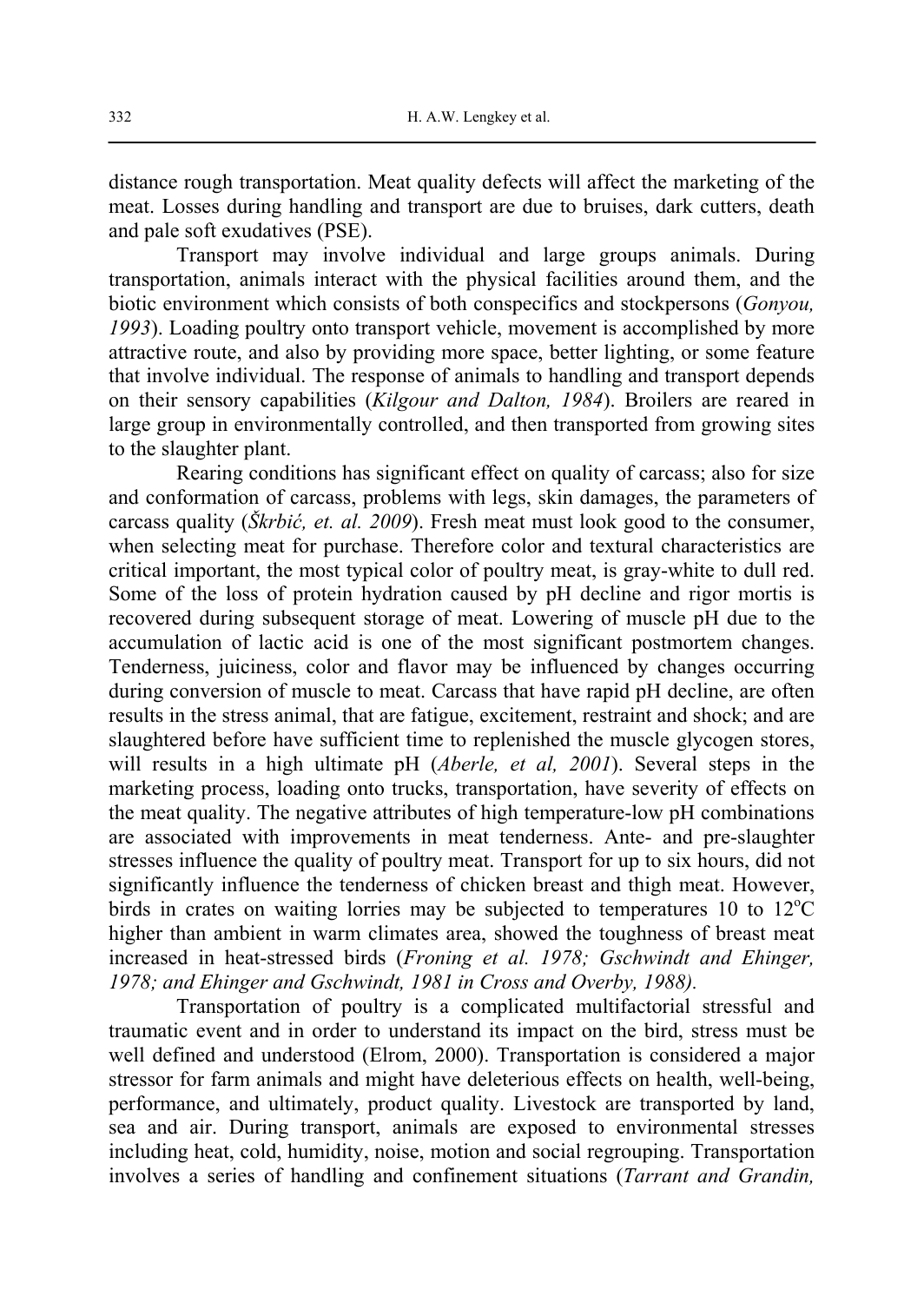*2000*). When consumers assess meat quality, most rank tenderness before juiciness and flavor. In carcass, muscle pH and color are indicators of tenderness. Water holding capacity and keeping quality are related to pH (*Wythes, et al., 1982*). When the physical stresses associated with transportation can have important effect on meat quality.

The objectives of this research are to find the effect of transportation on broiler meat pH and tenderness.

### **Materials and Methods**

180 broilers were used for this study, using Completely Randomized Design (CRD), with five levels (P-0 slaughter at the farm, P-1 one hour transportation before slaughter, P-2 two hours transportation, P-3 three hours, and P-4 four hours transportation) and four times replications. The broiler were transported in the crate 100cm x 60cm x 30cm  $(1 \times w \times h)$ , and in each crate for 18 broilers. The broilers were transported in the car, and the speed average is 50-60 km/hr; transported to the slaughterhouse for 1 hours, 2 hours, 3 hours and 4 hours. This treatment was four time replicates. P-0, the broilers was slaughter at the farm, P-1 was slaughter after one hours transportation, P-2 after 2 hours transportation, P-3 after 3 hours transportation, and P-4 after 4 hours transportation. And then muscle pH and the meat tenderness was checked. Sensory analysis was carried out on samples cooked in the pan at a temperature of  $70^{\circ}$ C. Tenderness were scored using Universal penetrometer 1/10 TH MM DV. The meat pH used Jenway pH meter type 3310.

### **Results and Discussion**

#### **Broiler Meat pH**

|         | $P-0$ | P-1   | $P-2$ | $P-3$ | P-4   |
|---------|-------|-------|-------|-------|-------|
|         | 6.36  | 6.36  | 6.54  | 6.25  | 6.70  |
|         | 6.40  | 6.40  | 6.63  | 6.50  | 6.58  |
| Ш       | 6.26  | 6.24  | 6.51  | 6.64  | 6.64  |
| IV      | 6.30  | 6.56  | 6.20  | 6.73  | 6.60  |
| Total   | 25.32 | 25.56 | 25.88 | 26.12 | 26.52 |
| Average | 6.33  | 6.39  | 6.47  | 6.53  | 6.63  |

**Table 1. Broiler meat pH after transportation** 

From Table 1, the meat pH are between 6.33 – 6.63. The normal meat pH values are between  $5.2 - 6.6$ ; so these results are between the normal meat pH. Even the result shows that the pH values increase when the transportation time is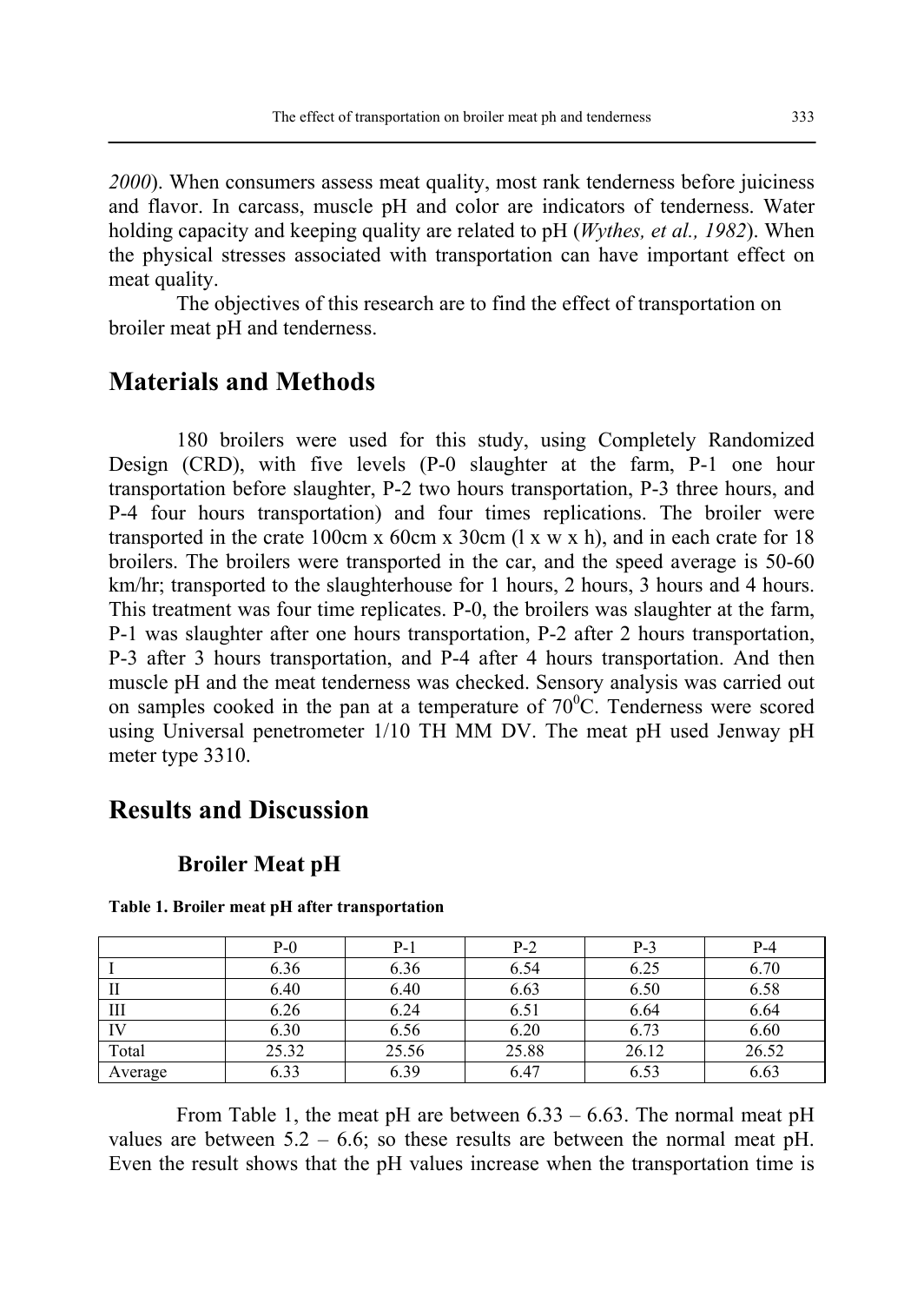longer. The environmental stress factor can result in changes in the metabolites of muscle. Transportation of poultry marketing can be one of the most severe segments of the process. Muscle tissue shrinkage and reduction of dressed carcass weight can result from uncomfortable or prolonged transportation. These changes in turn, are responsible for differences in the ultimate properties of meat. Many related changes in meat quality and product performance result from alterations in tissue pH. Resting animals before slaughter allows them to recover from the journey, adapt to the surroundings and replenish muscle glycogen concentrations. Rest usually reduces pH values in sheep and beef carcasses (*Shorthose, 1977 in Wythes et al, 1982*). High pH values can occur, if animals do not rest adequately because of noise, abattoir activities and other disturbances. With careful attention to handling and transport, producers should be able to sell the maximum weight of bruise-free, tender meat. The changes of meat color, depends on the meat pH. In carcasses, muscle pH and color are indicators of tenderness. Water holding capacity and keeping quality are related to pH. An increase or decrease of the pH, will increases the intensity of the color changing when the meat was cooked. (*Wythes, et al., 1982*).

#### **Broiler Meat Tenderness**

|         | $P-0$  | $P-1$  | $P-2$  | $P-3$  | $P-4$  |
|---------|--------|--------|--------|--------|--------|
|         | 180    | 163    | 128    | 142    | 121    |
| П       | 171    | 169    | 150    | 129    | 134    |
| Ш       | 189    | 152    | 142    | 123    | 120    |
| IV      | 166    | 147    | 151    | 129    | 124    |
| Total   | 706    | 631    | 571    | 523    | 499    |
| Average | 176.50 | 157.75 | 142.75 | 130.75 | 124.75 |

**Table 2. The effect of treatment on tenderness (mm/g/10sec)** 

From Table 2, the meat tenderness was between  $124.75 - 176.50 \text{ mm/g}/10$ sec. The meat tenderness was decreased when the transportation was prolonged. When the broiler was slaughter at the farm, the tenderness are higher (176.50) mm/g/10 sec), and then gradually decrease as the transportation was prolonged. The broiler that transported for 4 hours, the meat tenderness was 124.75  $mm/g/10$ sec. The skill of driver and the quality of the road appear to be more important in determining transport stress and losses value than the distance traveled (*Tarrant and Grandin, 2000, in Smith, et al. 2004*).

Tenderness of meat is distinctly important to the consumer, and many factors influence tenderness. It is known and widely recognized that meats may vary greatly in tenderness. Tenderness of broilers is rarely a problem because they are young when slaughtered. Rough transportation is detrimental to meat quality. Of the various attribute (tenderness, juiciness and chewiness), which contribute to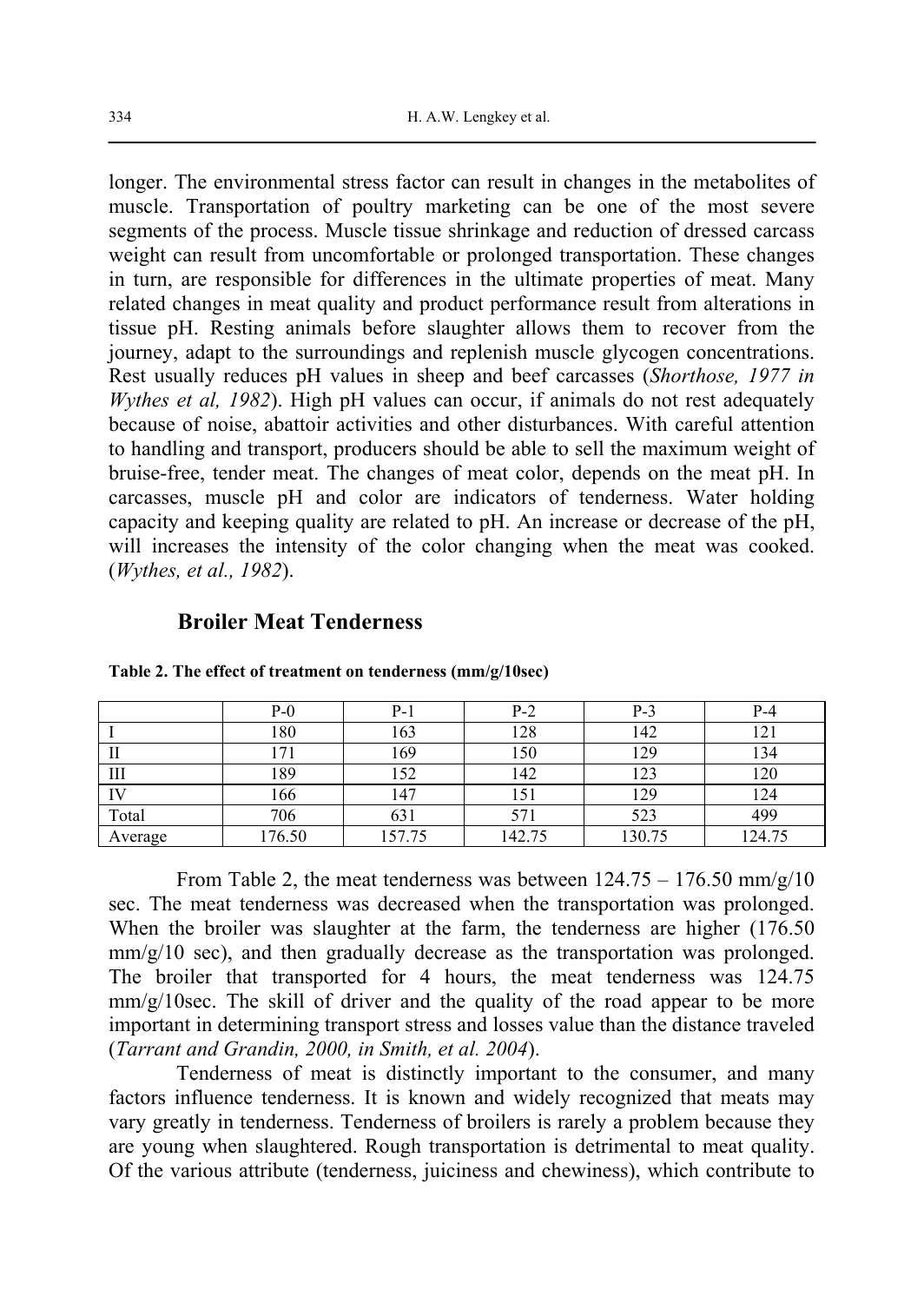the texture of poultry meat, tenderness has attracted the most attention to the consumers. Processing factors might thus be expected to play an important role in influencing meat tenderness. When arrived at the slaughterhouse in an exhausted state which could be related to fatigue, after long transportation. After 4 hours journey, the broiler were more fatigue than the broiler were not transported. That is why, the broilers transported for 1 hours will decrease the tenderness compared to the broilers that was slaughter at the farm. As the transportation was prolonged, then the tenderness was decreased. Tenderness score in calves was lower in calves transported for 11h than for 1 h (*Fernandez, et. al., 1996*). According to *Nicol and Saville-Weeks (1993*), the improving of handling and transportation will increase the tenderness of the poultry meat, because the poultry were less stressful. Improvements in welfare during handling and transport procedures will improve and reduce losses associated with poor carcass quality (*Eldridge et al., 1982*).

### **Conclusion**

Careful transportation, with good maintenance of handling and transport facilities in all parts of the harvesting chain will significantly reduce the level of bruising and improve meat quality. Improving the transport system, e.g. need better vehicles and careful transportation system, will improve the meat quality since birds have to travel for longer distance.

### **Uticaj transporta na pH i mekoću mesa brojlera**

### *H. A.W. Lengkey, J. A. Siwi, P. Edianingsih, F. J. Nangoy*

### **Rezime**

180 brojlera, uzrasta pet nedelja, su korišćeni u oceni uticaj transporta na pH i mekoću mesa brojlera, urađena je u Bandungu, Indonezija. Koristeći potpuno slučajni dizajn ogleda (Completely Randomized Design - CRD), sa pet nivoa (P-0 klanje na farmi, P-1 sat transporta pre klanja, P-2 dva sata transporta pre klanja, P-3 tri sata transporta pre klanja, i P-4 četiri sata transporta pre klanja), i četiri ponavljanja. Rezultati pokazuju pH mesa između 6.33 – 6.63. Rezultati takođe pokazuju da se pH vrednosti povećavaju kada prevoz traje duže vreme, ali to su rezultati između normalne vrednosti pH mesa (pH između 5.2 – 6.6).Vrednosti za mekoću mesa su između 124.75 - 176.50 mm/g/10 sec. Vrednosti za mekoću mesa se smanjuju sa povećanjem dužine transporta.